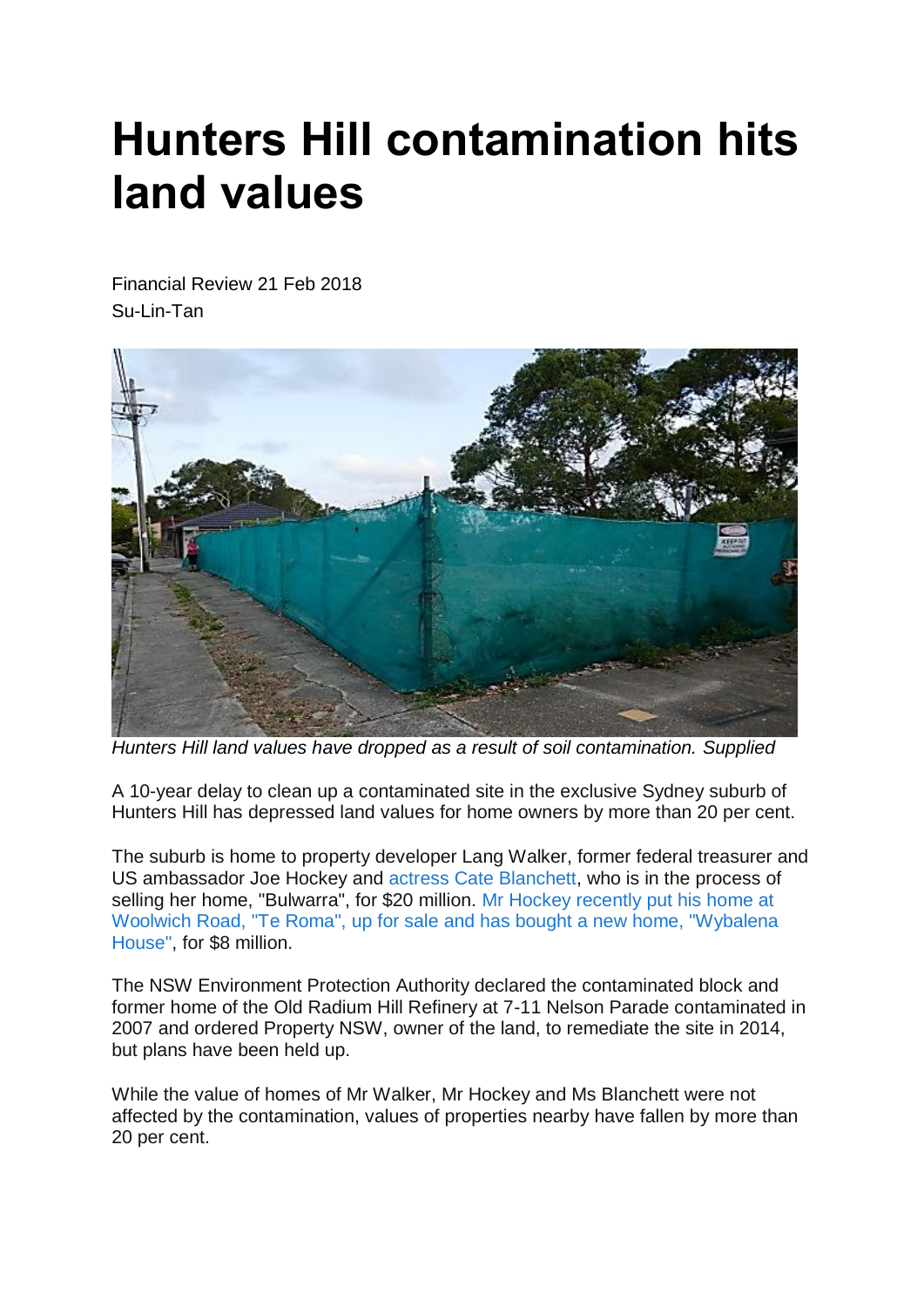

*Former treasurer Joe Hockey bought "Wybalena House" in Hunters Hill for \$8 million Supplied*

The land at 17 Nelson Parade was worth \$4.47 million before 2016 but was revalued downwards by 14 per cent to \$3.835 million that year. The value of 13 Nelson Parade fell by 26 per cent and 3 Nelson Parade fell by 13 per cent in the same period, data from the NSW Office of the Valuer General shows.

A valuation obtained by the owners of 17 Nelson Parade shows the deterioration of land values was caused by "the stigma and proximity to the contaminated site".

The fall in values were cushioned by rising house prices and a booming housing market, which resulted in a lift in values for the properties on Nelson Parade in 2017.

As a result, land values for properties along Nelson Parade were mostly flat between 2015 and 2017.

Property NSW said it was committed to the remediation of the site, which had been contaminated by private businesses more than a century ago, but had to follow through the process with the Department of Planning and Environment and the independent Planning Assessment Commission.

"This has been a detailed process that has required extensive consultation and technical input from regulatory authorities and other stakeholders to ensure we deliver the right outcome for the community," a Property NSW spokesman said.